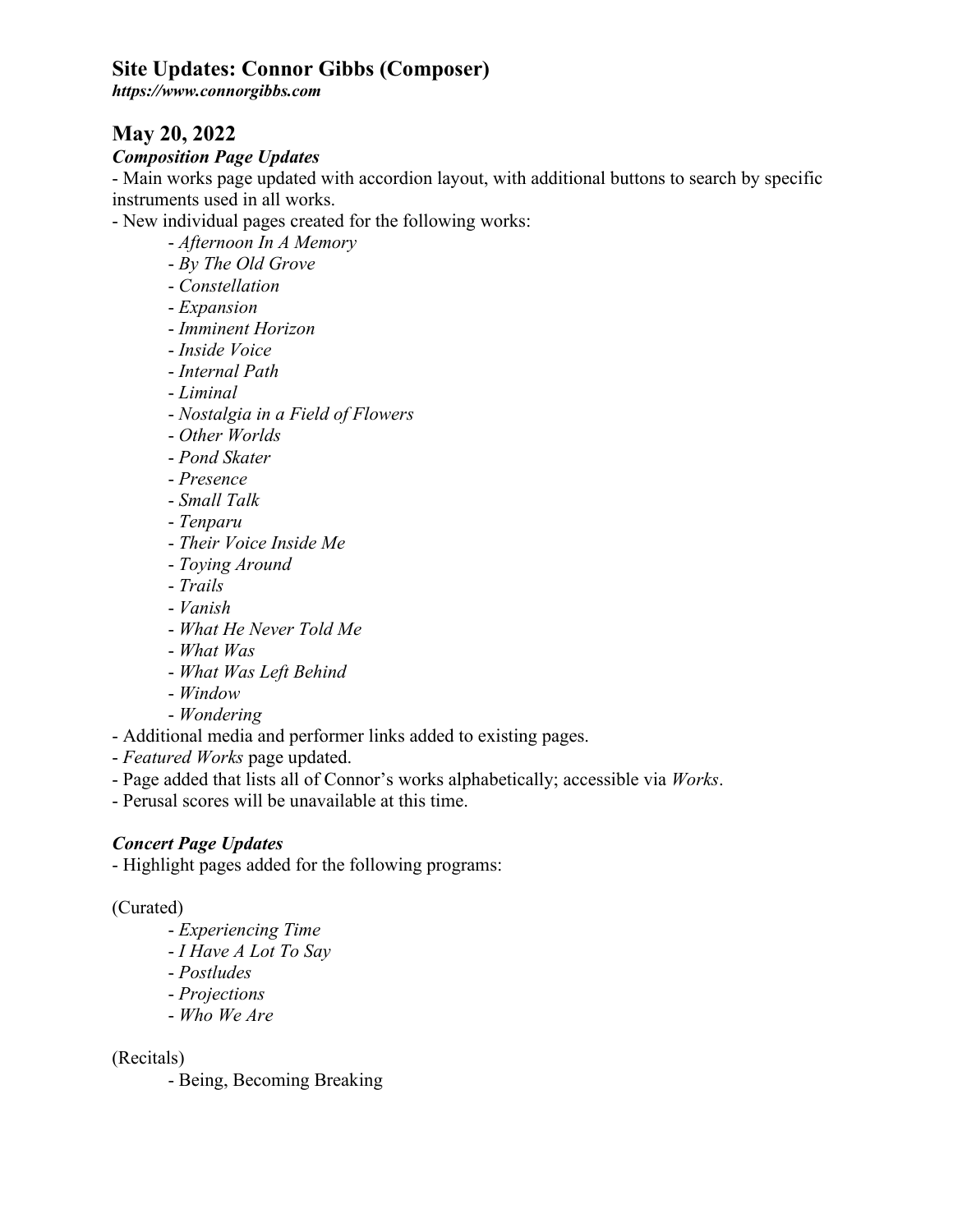*https://www.connorgibbs.com*

### *Other Page Updates*

- Event photos for the BGSU Toledo Symphony Orchestra Reading Session and the 2022 edition of Electronic Music Midwest added.

- Performer Video and Audio: updated with new video of Connor singing two contemporary works in March 2022.

### *Site-Wide Updates*

- Additional alternate text added / updated to images across website.
- Design on buttons updated.
- Scroll-to-Top button added to several webpages.

## **October 18, 2021**

### *Composition Page Updates*

- New *Limit* page created under *Concerts*.

- Updates to event catalog (past, upcoming) and biographical documents.

# **May 2, 2021**

### *Composition Page Updates*

- New *Concerts* page created, with new *Silhouettes* page found within.
- Pages updated for the following works:
	- *Maybe Another Day*
	- *Memories of the Snowy Hillside*
- New individual pages created for the following works:
	- *Faces*
	- *I Think Of You*
	- *NGC 1275*
	- *Remember*
	- *Subsequent Thoughts*
	- *The Tides of Tomorrow*
	- *Truth*
	- *You Need To*

## *Other Page Updates*

- *Waterfalls* section temporarily disabled.

# **October 15, 2020**

## *Composition Page Updates*

- *Crossroads* page created with media.
- *Crying Over Vile, Iridescent Dairy* page created with media.
- *Void* updated with media from virtual premiere in September!
- *Featured Composition* hub page created for a quick glance at Connor's work.

- Slight updates to all individual composition pages, including added links (when possible) to performers, festivals, etc.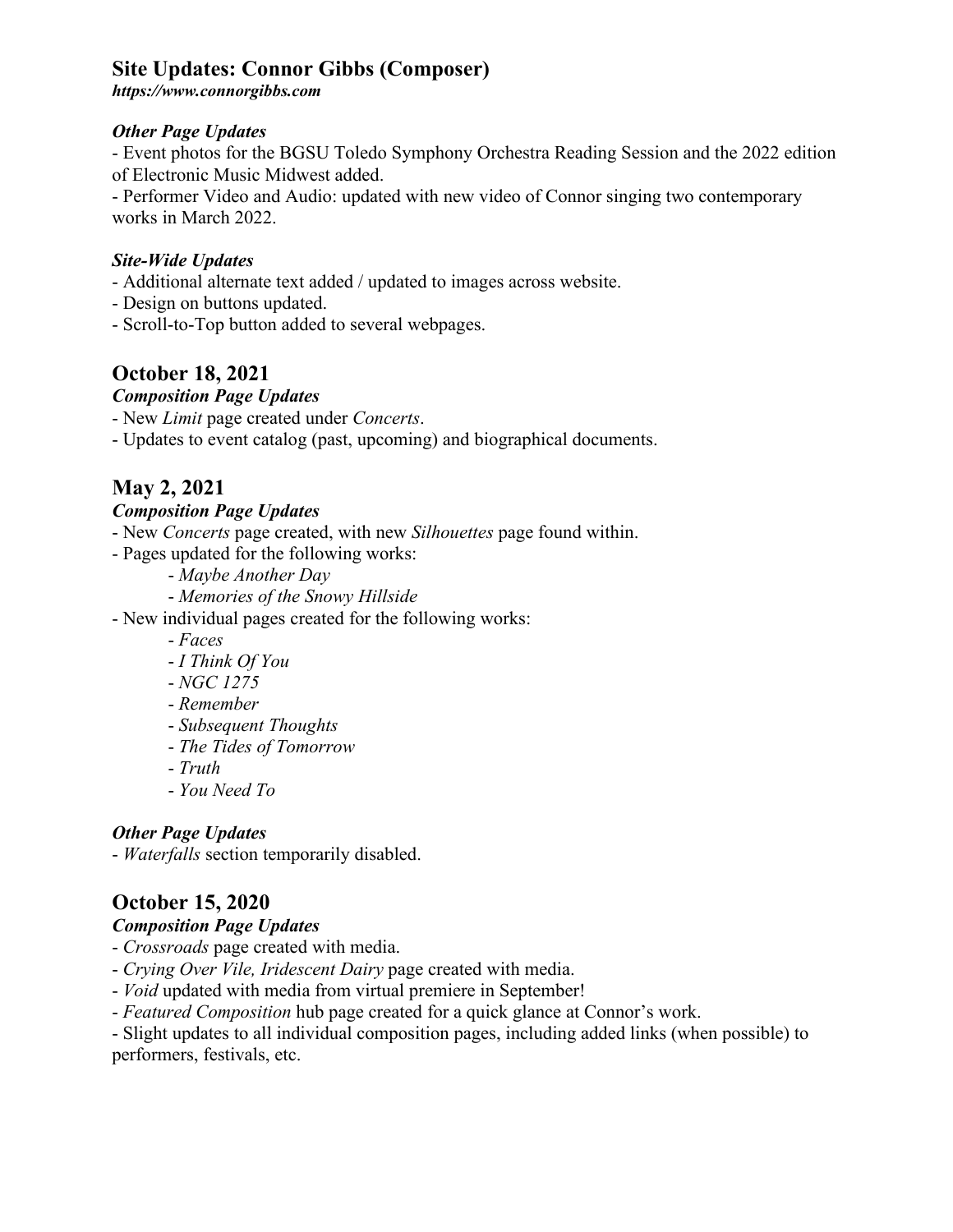*https://www.connorgibbs.com*

### *Other Page Updates*

**• Biography**: updated CV and list documents.

**• Instruments page**: new hub page for homemade, custom instruments by Connor. Linked on this page are the original Expanded Toy Piano project and the new:

**• Piccolo Glockenspiel**: page added detailing the Piccolo Glockenspiel project, as well as an additional page of photographs of the various glockenspiels Connor owns for musical experiments.

• *Various minor tweaks and fixes throughout the site.*

## **September 10, 2020**

## *Page Updates*

**• Biography:** updated with revamped documentation; biography updated

**• Selected Highlights:** repurposed and updated page from "More Music," highlighting percussion work and composition/vocal recitals

• **Teaching:** repurposed and updated page from "More Music," highlighting experience as a choral director in Massachusetts

**• Previous Events:** added and fixed links throughout

### *New Music Announcement*

**• Upcoming:** *Void* receives its premiere in the virtual festival "Summer Veiller" curated by New Music at the Bayou!

## **December 22, 2019**

**• Biography:** updated with revamped CV; separate documents listing compositions and performances added for convenience

## **• Composition Pages:**

- The following pages have been created thanks to the recent "Stories We Tell" concert. Audio or video media for the following pieces will be coming soon:

- *Lion*
- *Maybe Another Day*
- *Meadow Dance*
- *Migration*

- The following pages have been created with media:

- *Acceptance* (audio) // Stories We Tell
- *Down the Avenue* (audio) // Stories We Tell
- *Let's Look at the Stars* (video) // Stories We Tell
- *Memories of the Snowy Hillside* (audio) // Stories We Tell
- *Night Voyage* (video) // highSCORE in Pavia, Italy, August 2019
- *Our Last Journey* (audio) // Stories We Tell
- *Wandering Memories* (audio) // Stories We Tell

- The following existing pages have updates added (with more media to come) based on the "Stories We Tell" concert: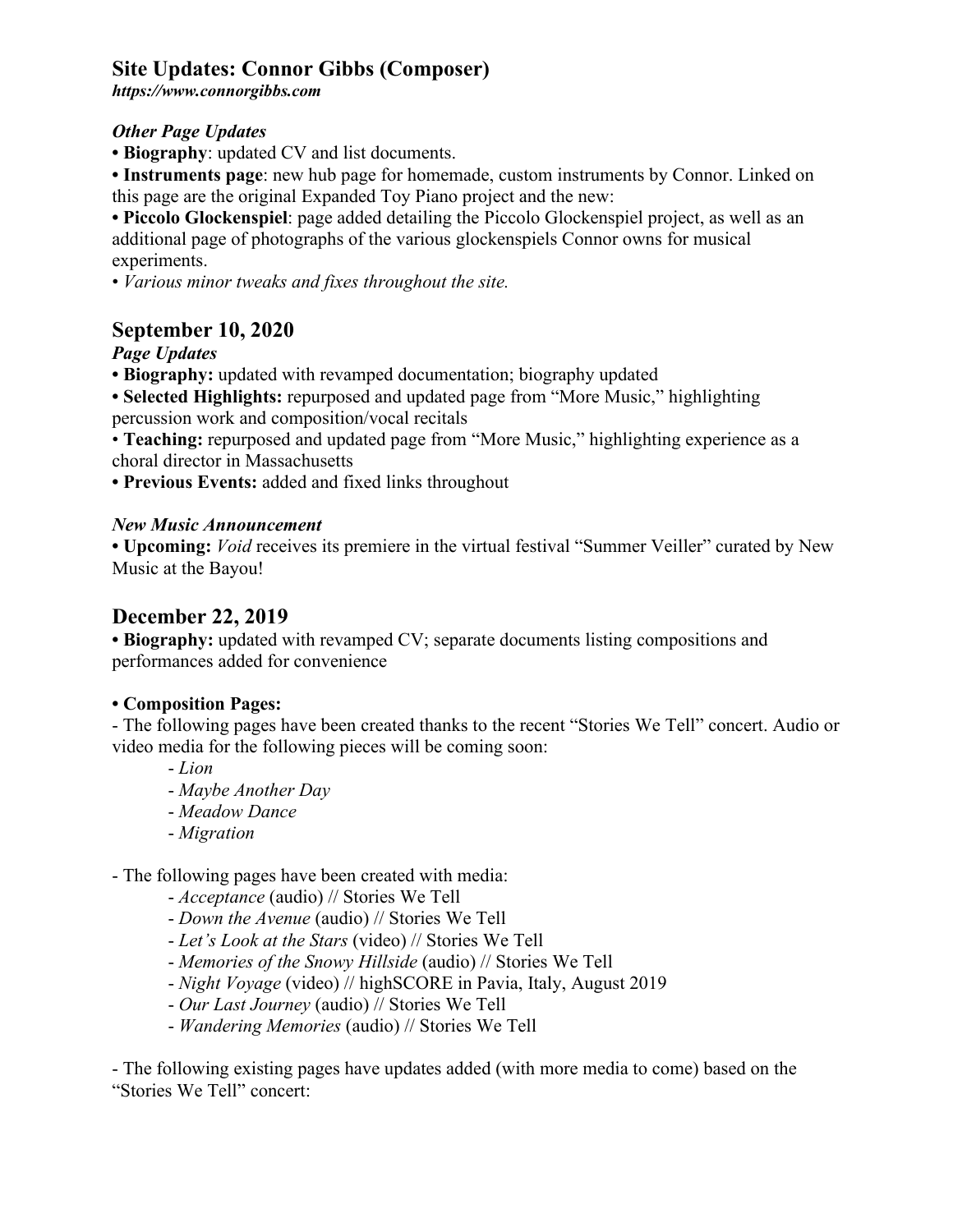*https://www.connorgibbs.com*

- *The Infant's Grand Adventure* (photo, premiere information; video soon!)
- *It's Pinocchio!* (significant update: information about the show, the music, and premiere of concert excerpts of 9/21 pieces from *Pinocchio*; photos of original play added)
- *November Day* (concert premiere information)

- The following pages have been updated with media:

- *Essences* (photo, score-video)
- *Façade* (photo, audio)
- *Fragments* (video)
- *Lament of the Weary Traveler* (audio, link to *Two Minutes* CD)
- *The Swans* (audio)

- Various small edits to the *Works* page have been implemented

- Year for premiere of *Aftermath* corrected (2017, not 2018)
- Perusal scores for all works have been revamped
- Small formatting style changes to each composition description page

- Chad Spears (piano) has been credited to the premiere performance details of *Essences* and *Façade*

- James Lubrano (piano) has been credited to the premiere performance details of *The Swans*, as well as soloist Shawn Tellekamp

- Iyad Sughayer (piano) has been credited to the premiere recording details of *Fragments*

- Photos from the highSCORE Festival in Pavia, Italy and from the Opera Elect New Music Series in Boise, Idaho have been added to the *Event Photos* page

**• Voice:** new content coming soon; for now: link to *Reflections* recital page has been moved to the new *More Music* page

**• Upcoming:** stay tuned for more! Recordings of *Fragments* and *Lament of the Weary Traveler* have both been released!

**• Contact:** small greeting modified; if you read the website update-notes, hi! Feel free to send me a message regarding any element of my music if you are so inclined! Thank you.

**• More Music:** new page created to categorize miscellaneous music material. This includes information about Connor's involvement with the Children's Chorus of Springfield (MA), his involvement in the A-Natural Concert Band, and his recitals and composition concerts. You can find here a PDF program from his latest concert "Stories We Tell" and more. The *Reflections* page has been updated with the performers from the 2017 concert. Program forthcoming.

**• Miscellaneous:** info about A-Natural Concert Band moved to *More Music*; photo credit for index and biography attributed to Ben Barnhart

#### **• Sitewide:**

- Alt text added for all images (except Waterfall and Spain Blog sections)

- New logo design added; appears on index and as site favicon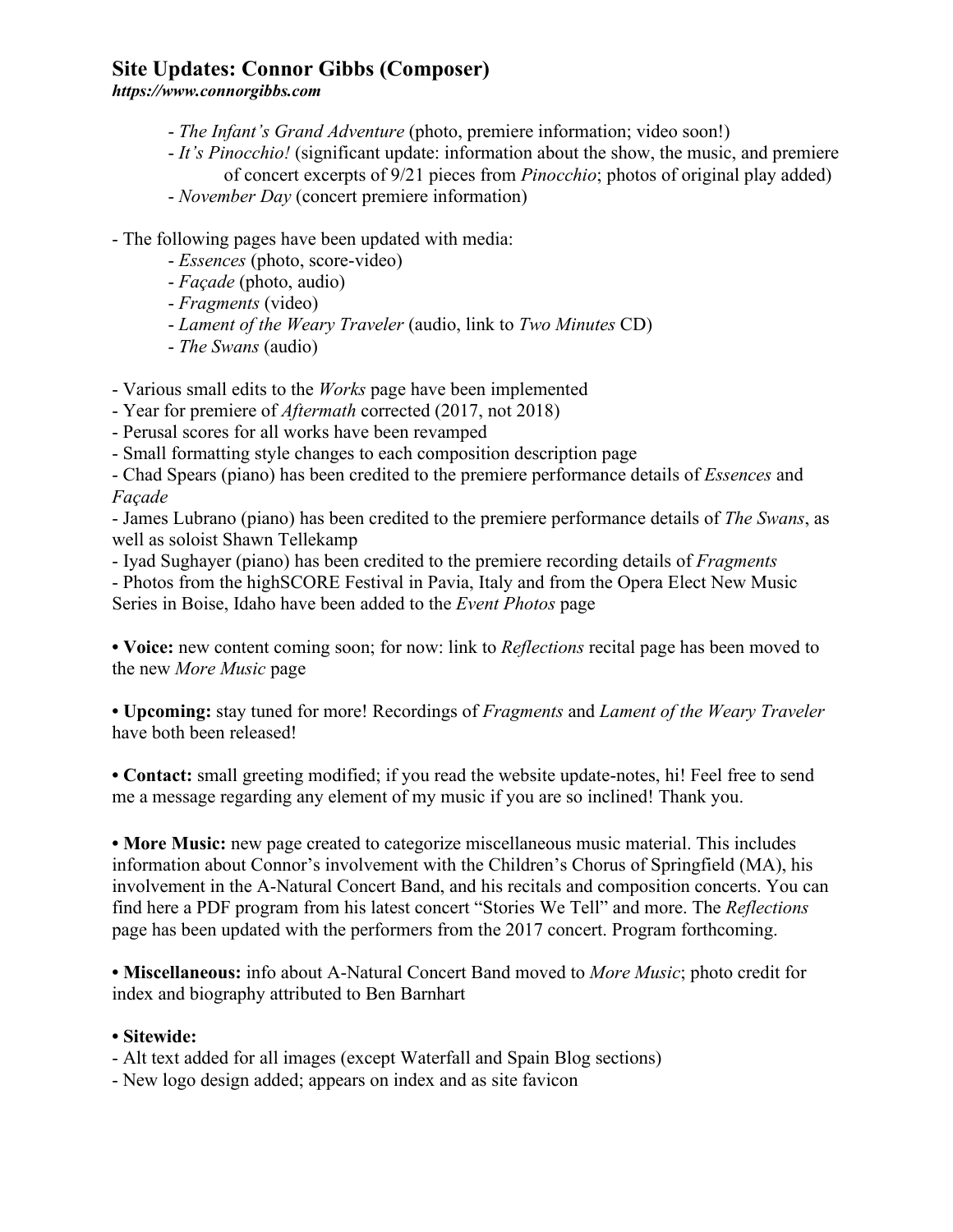*https://www.connorgibbs.com*

## **October 17, 2019**

### **• Upcoming:**

- Connor's work is premiered in a special concert "Stories We Tell" in Bernardston, MA; 11 world premieres and 2 concert premieres, made possible especially by musicians of the A-Natural Concert Band

## **July 19, 2019**

**• Biography:** edits; updated CV (July 19)

### **• Composition Pages:**

- *Aftermath*: added note about texts being Public Domain

- *Essences*: page created; premiere performance July 26! (Works Overview page tweaked "countertenor" to "voice")

- *Façade*: page created; premiere performance July 26!
- *Fragments*: page created; recording featuring violinist Esther Abrami coming soon!
- *Iter Mentis*: small tweaks to work description
- *Lament of the Weary Traveler*: page created; recording by Iwona Glinka coming soon!

- *One Moment*: recording by Composer's Choir (New Haven) added; small tweaks to work description; added note about text being Public Domain

- *The Swans*: added note about text being Public Domain; recording from Wagner College Choir coming soon!

### **• General Website Updates:**

- **Composer** tab placed before **Voice**; header title highlights Connor as a composer first
- **Upcoming Composition Performances** added to index
- **Non-Music** header changed to **Other**
- Photos and Info about Connor playing in the A-Natural Concert Band added to the

**Miscellaneous** page

- **Spain Blog** accessible now from **Miscellaneous** page

- Links added to index for: **YouTube**, **SoundCloud**, and **Instagram**

**• Upcoming:** Connor sings as part of the Ja'Duke Theater's opening event, *Celebration*

## **April 18, 2019**

**• Biography:** small edits for Italy and Idaho announcements; updated CV (April 11)

## **• Composition Pages:**

- *Broken Promises*: page created; featured recording by KLK String Orchestra
- *Not Knowing*: page created; featured recording of UK singer Jonathan Paget
- *November Day*: aesthetic photograph added (due to new page format)
- *One Moment*: details of September 2018 recording added, including photo with

ensemble Composer's Choir (CT) // **Recording available soon!**

- *The Swans*: page created; upcoming choral premiere by the Wagner College Choir at Trinity Lutheran Church in Staten Island, NY on May 5, 2019

- *Void*: aesthetic photograph added (due to new page format)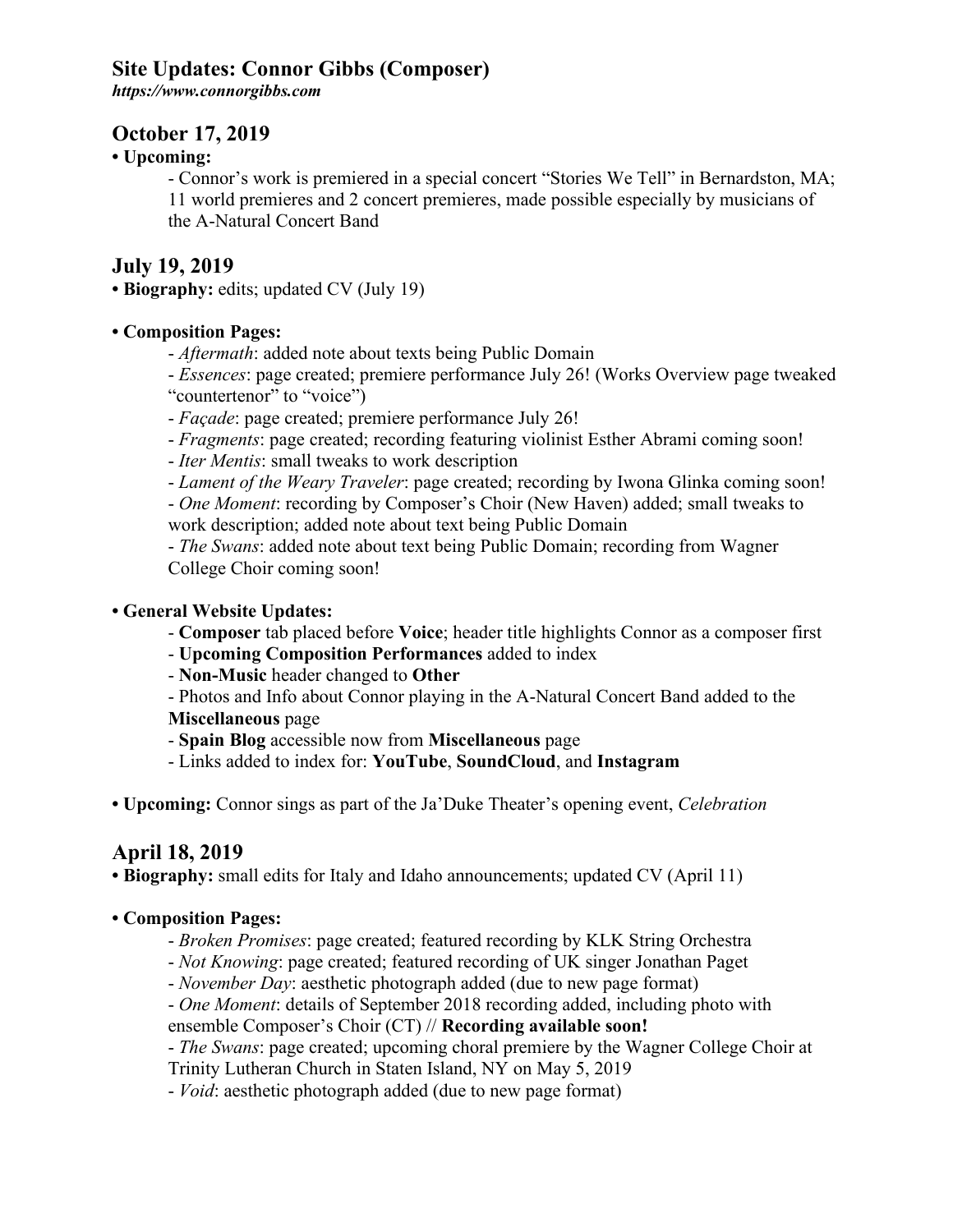*https://www.connorgibbs.com*

- *When Our Leaves Fell*: page created; featured recording of members of Minas Gerais' Symphony Orchestra (Brazil)

**• Upcoming:**

- Connor will be participating in the highSCORE Festival in Pavia, Italy in August! For this festival, he will be premiering a new work for string quartet!

### **• General Website Formatting:**

- *All Individual Composition Pages*: page format redesign (desktop *and* mobile-friendly) - *Composition Event Photography*: small tweak for mobile viewing

## **February 15, 2019**

### **• Composition Pages:** small updates:

- *Beast in the Cave*: added Wagner College website link highlighting Stanley Drama Awards competition win (March 2016)

- *Love Words*: added recording from premiere (April 8, 2017) by Wagner College Contemporary Vocal Ensemble

**• Expanded Toy Piano:** six-part journal **temporarily** unavailable due to revisions

**• Waterfall Database:** major content update and reorganization; first since July 22, 2017:

### **Waterfall Statistics**

- Waterfall statistics updated: all totals updated; new designation *artificial* for completely manmade waterfalls (in contrast to waterfalls created by a dam)

#### **Waterfall List Subpage**

- New page with all waterfalls listed in text form; direct links to photos added

#### **Waterfall Image Slideshow**

- Images added to slideshow of 56 new entries and new photos added to existing entries; see listings below

#### **New Waterfalls Added (56):** *(*\* *indicates photos of Connor added to these entries)*

- Aldrich Lake Dam [Dam]
- Apartment Plaza Falls [Artificial]
- Bailey Falls
- Bear Hole Falls
- Becky Falls
- Bliss Street Dam [Dam]
- Bradley Brook Falls
- Clear Falls [Dam] *(Note: public access not always possible)*
- Cloudland Falls
- Codfish Falls
- Conant Brook Dam [Dam]
- Conway Mahican-Mohawk Falls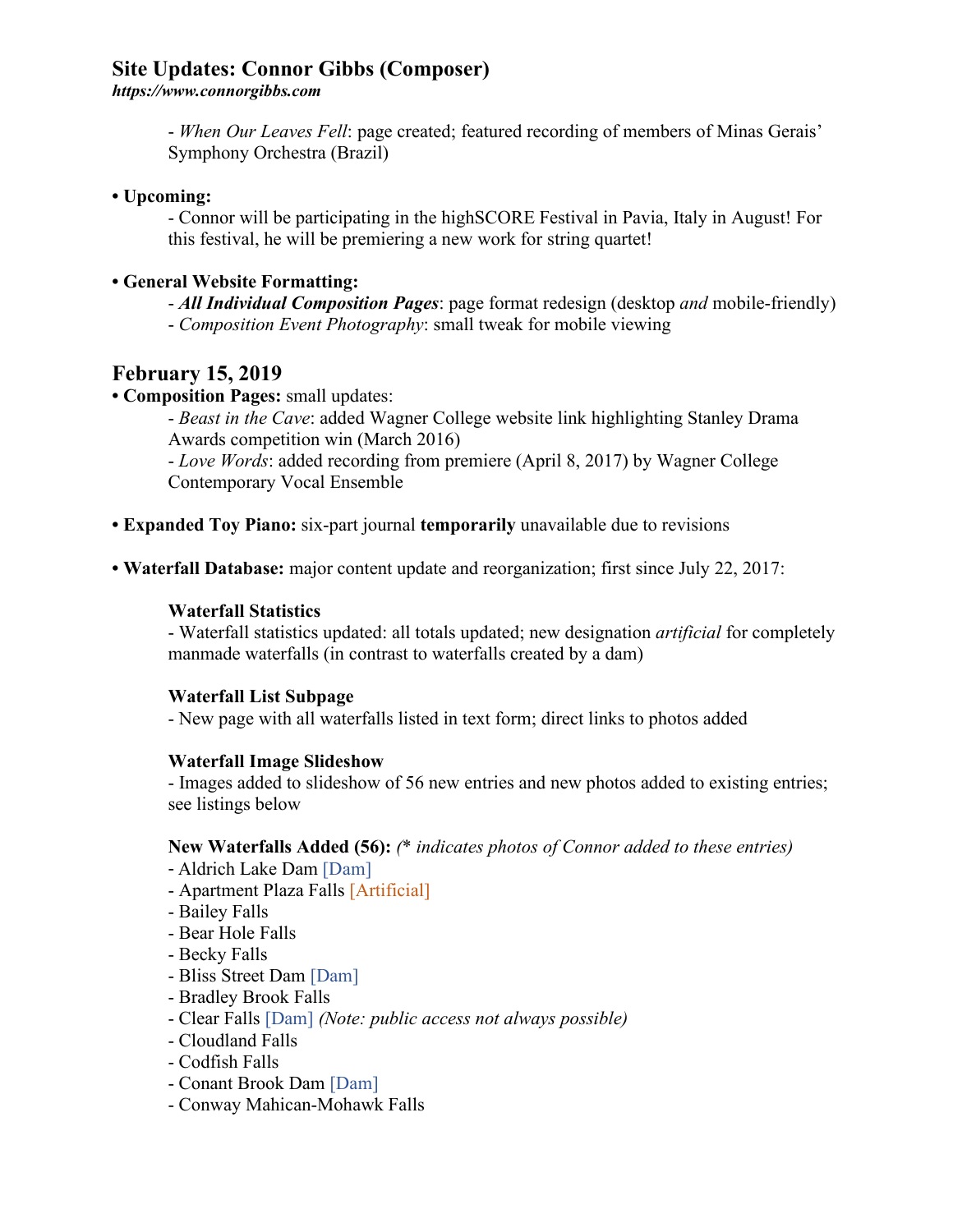*https://www.connorgibbs.com*

- Damon Pond Dam [Dam]
- East Putney Brook Dam [Dam]
- East Putney Falls *(Note: public access tolerated)* \*
- Falls of Lana
- Falls on Mill River
- Gardner Falls [Dam]
- Granville Notch Falls
- Gunn Brook Falls *(Note: no longer publicly accessible)*
- Hartshorn Falls *(Note: no longer publicly accessible)* \*
- Hawley Reservoir Dam [Dam]
- Hayden Pond Dam [Dam]
- Hermann Park Falls [Artificial]
- Hockanum Falls
- Hulls Falls
- Jacksonville Pond Dam [Dam]
- Kilton Pond Dam [Dam]
- Little Moss Glen Falls
- Lower Becky Falls
- Mansfield Hollow Cascades [Dam]
- McGovern Park Falls [Artificial]
- Midtown Park Falls [Artificial]
- Money Brook Falls
- Moss Glen Falls (Granville) \*
- Old Mill Inn Falls [Dam]
- Pikes Falls \*
- Roaring Brook Cascade (Conway, MA)
- Roaring Brook Falls (Keene, NY)
- Roberts Meadow Dam [Dam]
- Sacketts Brook Falls
- September 11 Memorial Waterfalls [Artificial]
- Sinkpot Road Falls
- Stairs Falls \*
- Swiftwater Falls
- Tankerhoosen Lake Dam [Dam]
- Texas Falls \*
- The Cascade (North Adams) \*
- The Loch Cascade [Artificial]
- Vinica Brook Falls
- Wadsworth Big Falls
- Wadsworth Little Falls
- Walker Brook Falls
- Warren Falls
- Westfield Falls
- Wilson Falls *(Note: no longer publicly accessible)*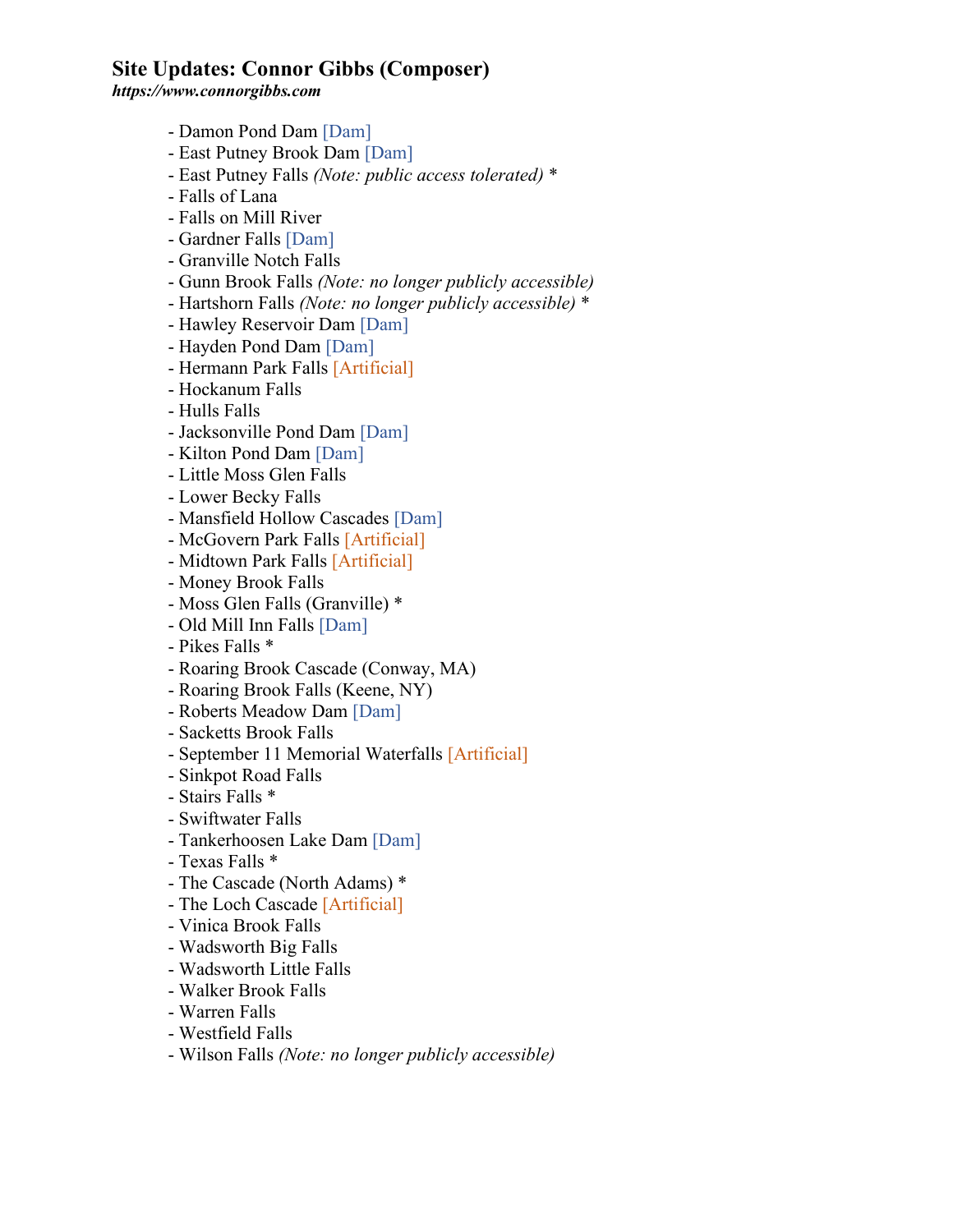*https://www.connorgibbs.com*

#### **New Photos Added to Existing Entries:** *(*\* *indicates from within last 6 months)*

- Bash Bish Falls: Winter (General, Connor, Toy Piano)
- Bear's Den Falls: Connor (2019 recreation of original) \*
- Buffam Falls: Connor
- Campbell Falls: Spring
- Coliseum Falls: Connor
- Doane's Falls: Winter
- Goldmine Brook Falls: Upper Pool
- Hamilton Falls: Winter \*
- Konkapot Falls: Connor
- Moss Glen Falls (Stowe): Connor
- Kent Falls: Connor
- Race Brook Falls: Connor (Looking at Falls)
- Twin Cascade: Winter (General, Connor)
- Vistron Dam Falls (General)

#### **Replacement Photos Added to Existing Entries:**

- Goldmine Brook Falls (Main Fall; Reupload for Quality)
- Keystone Arch Falls
- Slatestone Brook Falls

#### **Various Tweaks:**

- Fix: "Photo" labels added for Connor pictures
- Map labels for Connor photos list full waterfall names ("Connor at Bear's Den Falls")
- Paley Park Falls: [Artificial] tag added
- Removal of "falls" from waterfall names: Conway Electric Dam, Vistron Dam
- Slideshow Captions: some additional details added e.g. *Dry Conditions*.
- Visit Date for Race Brook Falls added

## **February 07, 2019**

**• Expanded Toy Piano:** section fleshed out to now feature a six-part journal cataloging the process of creating the instrument, featuring images of the instruments and a composition for the instrument, *Watching the Sea*, with an audio recording

• **Watching the Sea**: individual page created for the Expanded Toy Piano piece

• Website Formatting: footer and navigation bar at bottom of website now black; background color with mobile phone browsing changed to black

#### **January 05, 2019**

• **Performance Media** pages (**Video/Audio** and **Photos**) reformatted

• **Performance Video/Audio**: addition of Connor performing two new songs: *This Expanding Silence* and *Music for Gertrude Stein's "A Birthday Book"*

• **Composition Works** updated with *a Monday morning for a gentleman named Thomas!* page (video, audio, and perusal score)

• **Event Photos** updated with photos from European University Cyprus's International Composition Workshop